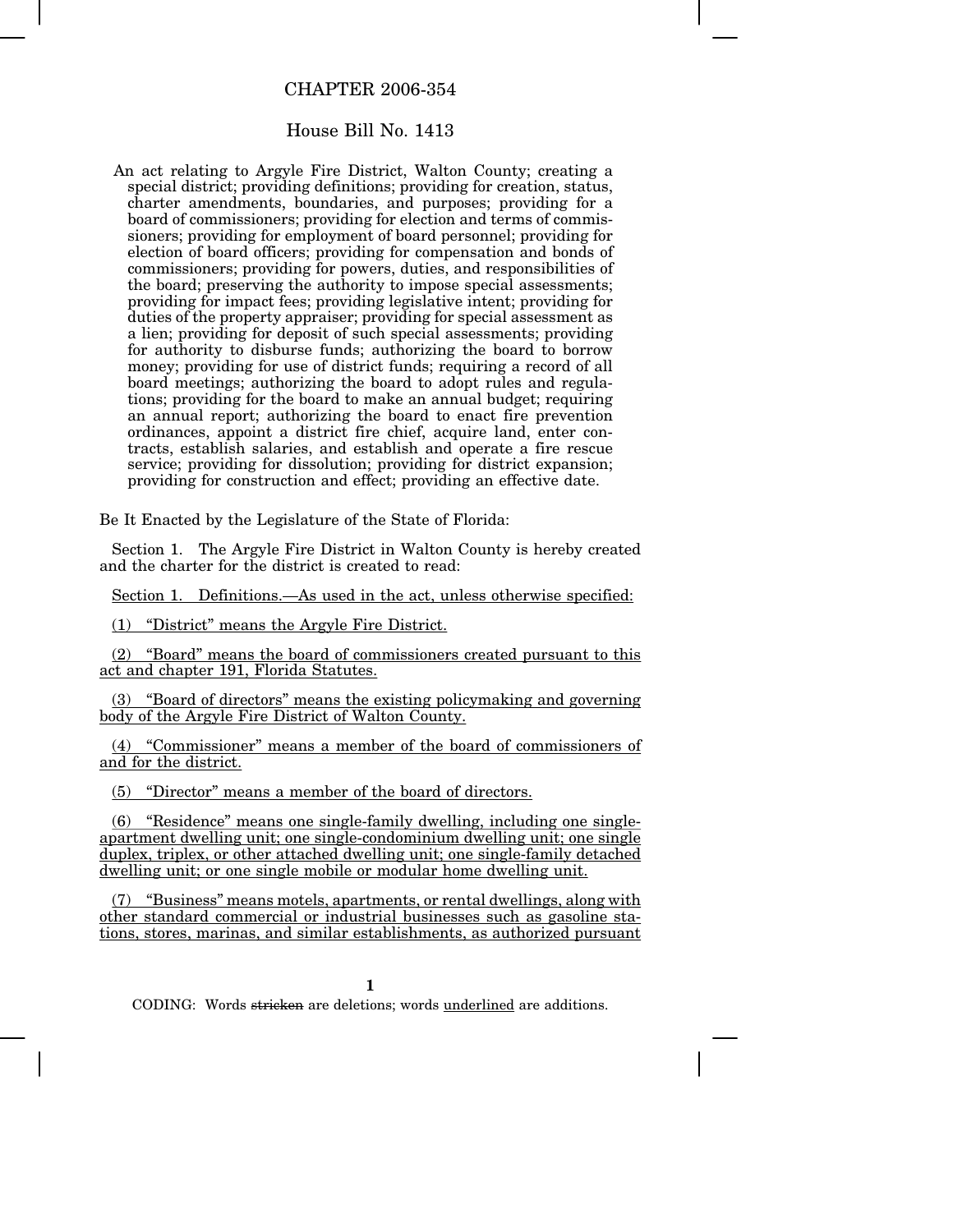to the applicable local government comprehensive plan, whether or not such businesses are required to pay or collect sales taxes.

Section 2. Creation; status; charter amendments; boundaries; district purposes.—There is hereby created an independent special fire control district and rescue service district incorporating lands in Walton County described in subsection (1) which shall be a public corporation having the powers, duties, obligations, and immunities herein set forth under the name of the Argyle Fire District. The district is organized and exists for all purposes and shall hold all powers set forth in this act and chapters 189 and 191, Florida Statutes.

(1) The lands to be included within the district are the following described lands in Walton County:

Those portions in Township 2 North, Range 18 West which include, entire sections 1 through 24 inclusive. Sections 26 through 29 inclusive. Sections 33 through 35 inclusive. And all of Sections 30 and 32 lying East of the center of Bruce Creek.

Those portions within Township 2 North, Range 19 West which include, Sections 13 and 24 lying East of the center of Bruce Creek. Sections 1 and 2 lying outside of the present city limits of DeFuniak Springs.

Those portions in Township 3 North, Range 18 West which include, Sections 4 though 9 inclusive. Sections 16 through 21 inclusive. Sections 28 through 29 inclusive. Sections 32 and 33 inclusive. Those portions of Sections 30 and 31 lying outside of the present city limits of DeFuniak Springs.

Those portions in Township 3 North, Range 19 West which include, those parts of Sections 1 and 2 lying South of the centerline of County Road 1883 and Sunrise Road. The portion of Section 3 lying south of the centerline of Sunrise Road. The portion of Section 10 lying North and Southeast of Lake Juniper. Entire Sections 11, 12, 13, 14 and 24. Those portions of Section 15 lying East of a line running North and South from the center of the Lake Juniper Dam and lying outside of the present city limits of DeFuniak Springs. The portion of Section 22 lying East of a line running North and South from the center of the Lake Juniper Dam and lying outside of the present city limits of DeFuniak Springs. Those portions of section 23, 24, 25, and 36 lying North and or East of the present city limits of DeFuniak Springs.

Those portions within Township 4 North, Range 18 West which include, those portions of Section 31, lying South of the centerline of Coy Ellis Road. Those parts of Sections 32 and 33 lying South of the centerline of County Road 183 North. The portion of Section 33 lying East of County Road 183A.

The portion within Township 4 North, Range 19 West which includes, that part of Section 36 lying South and East of County Road 1883 and Coy Ellis Road.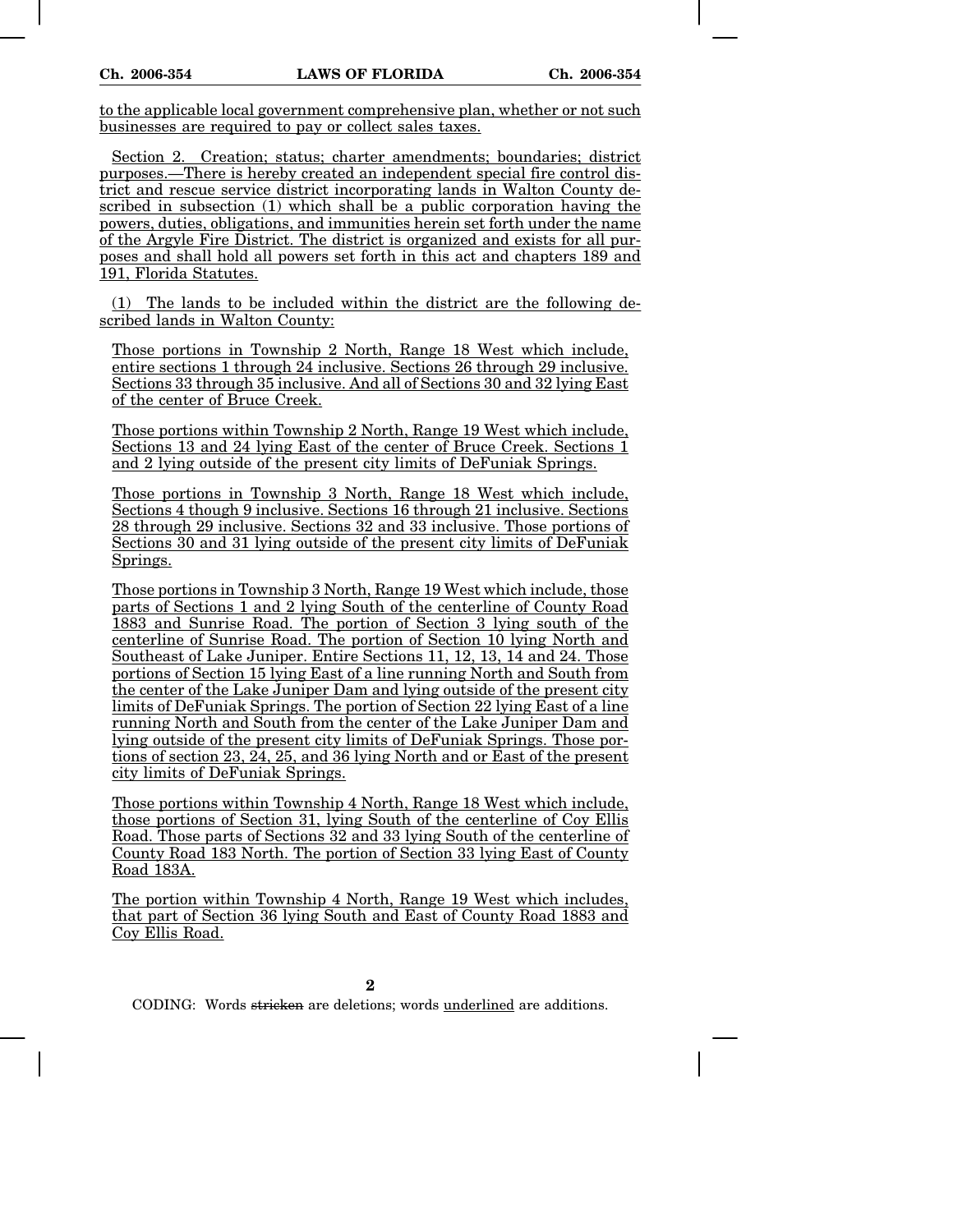(2) The purpose of this act is to promote the general health, welfare, and safety of the citizens and residents of Walton County who reside within the geographical limits of the Argyle Fire District by providing for the financial support of the Argyle Fire District of Walton County, a not-for-profit corporation, which currently provides the district with fire protection services, facilities, and firefighting equipment; the establishment and maintenance of fire stations and fire substations; the acquisition and maintenance of all firefighting and protection equipment necessary for the prevention of fires or fighting of fires; the employment and training of such personnel as may be necessary to accomplish fire prevention and firefighting; the establishment and maintenance of emergency services; the acquisition and maintenance of rescue and other emergency equipment; and the employment and training of necessary emergency personnel. The district may provide emergency medical services. The district shall have all other powers necessary to carry out these purposes.

(3) Nothing herein shall prevent the district from cooperating with the state or other local governments to render such services to communities adjacent to the land described in this section as evidenced by a signed aid agreement.

(4) The district charter may be amended only by special act of the Legislature.

Section 3. Board of commissioners.—

(1) Pursuant to chapter 191, Florida Statutes, the business and affairs of the district shall be governed and administered by a board of five commissioners, who shall be qualified electors residing within the district and shall be elected by the qualified electors residing within the district at a general election, subject to the provisions of chapters 189 and 191, Florida Statutes, and this act. Each commissioner shall hold office until his or her successor is elected and qualified under the provisions of this act. The procedures for conducting district elections and for qualification of candidates and electors shall be pursuant to chapters 189 and 191, Florida Statutes.

(2) The five members of the initial board shall be elected by the qualified electors residing within the district. The three elected members for seats 1, 3, and 5 in the initial election under this act shall serve terms of 4 years each. The remaining two selected members for seats 2 and 4 in the initial election under this act shall serve terms of 2 years each. Subsequent elections under this act shall coincide with the general elections of this state. The members of the board shall serve on a nonpartisan basis for a term of 4 years each.

(3) Vacancies in office shall be filled by special election, said election to be held coincidental with the next countywide general or special election. The board may appoint a qualified elector of the district to act as commissioner until the vacancy is filled by election. A commissioner must be a qualified elector residing within the district. A commissioner may be removed from office for any reason that a state or county officer may be removed.

**3**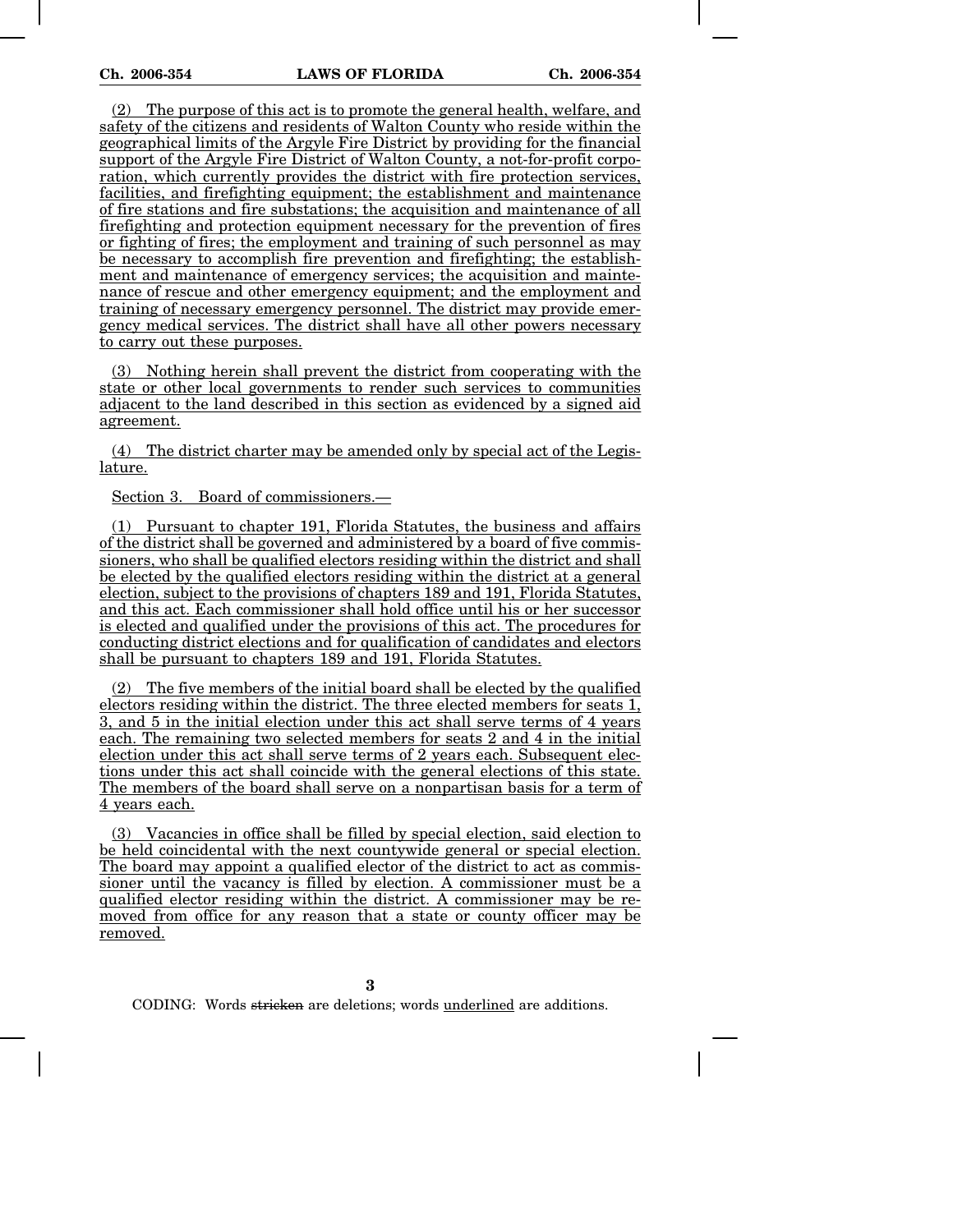(4) All elections shall be noticed, called, and held pursuant to the provisions of the general laws of the state, except as otherwise provided herein. The board shall, to the extent possible, coordinate all elections with countywide general or special elections in order to minimize costs. Elections shall be called through the adoption of an appropriate resolution of the district directed to the Board of County Commissioners of Walton County, the Supervisor of Elections of Walton County, and other appropriate officers of the county. The district shall reimburse county government for the actual cost of district elections. No commissioner shall be a paid employee of the district while holding said position. This shall not prevent volunteers from receiving reimbursement for expenses from serving as commissioners.

The board may employ such personnel as deemed necessary for the proper function and operation of a fire district. The salaries of fire department and emergency service personnel and any other wages shall be determined by the board.

Section 4. Officers; board compensation; bond.—

(1) In accordance with chapter 191, Florida Statutes, each elected member of the board shall assume office 10 days following the member's election. Annually, within 60 days after election of new members of said board, the members shall organize by electing from their number a chair, vice chair, secretary, and treasurer. However, the same member may be both secretary and treasurer, in accordance with chapter 191, Florida Statutes.

(2) The commissioners may receive reimbursement for actual expenses incurred while performing the duties of their offices in accordance with general law governing per diem for public officials. Commissioners may receive compensation for their services in accordance with chapter 191, Florida Statutes.

(3) Each commissioner, upon taking office and in accordance with chapters 189 and 191, Florida Statutes, shall execute to the Governor, for the benefit of the district, a bond of \$5,000 with a qualified personal or corporate surety, conditioned upon the faithful performance of the duties of the commissioner's office and upon an accounting for all funds which come into his or her hands as commissioner; however, the treasurer shall furnish a bond of \$10,000, which may be in lieu of the \$5,000 bond. The premium of such bonds shall be paid from district funds.

Section 5. Powers; duties; responsibilities.—

(1) The district shall have and the board may exercise by majority vote all the powers and duties set forth in this act and chapters 189, 191, and 197, Florida Statutes, including, but not limited to, powers related to special assessments, other revenue-raising capabilities, budget preparation and approval, liens and foreclosure of liens, use of tax deeds and tax certificates as appropriate from non-ad valorem assessments, contractual agreements, and adoption of ordinances and resolutions that are necessary to conduct district business if such ordinances do not conflict with any ordinance of a local general purpose government within whose jurisdiction the district is located.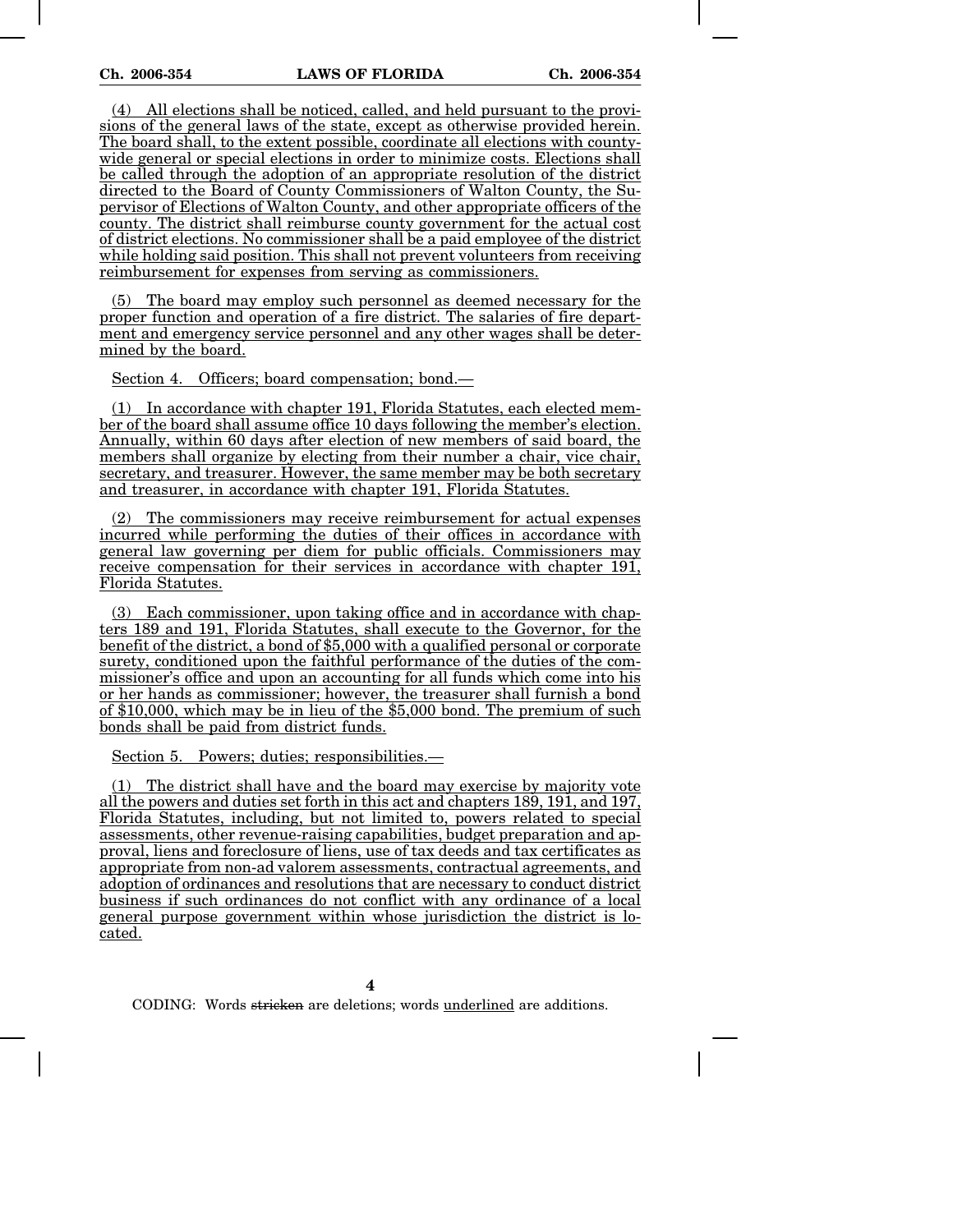(2) The board shall continue to have the right, power, and authority to levy annually special assessment against the taxable property within the district to provide funds for the purposes of the district, in an amount not to exceed the limit provided in chapter 191, Florida Statutes.

(3) The methods for assessing and collecting special assessments, fees, or service charges shall be as set forth in this act and chapters 170, 189, 191, and 197, Florida Statutes.

(4) The district shall impose and collect special assessments in accordance with chapter 200, Florida Statutes.

(5) The district is authorized to impose and enforce special assessments in accordance with chapters 170, 189, 191, and 197, Florida Statutes.

(6) The district's planning requirements shall be as set forth in this act and chapters 189 and 191, Florida Statutes.

(7) Requirements for financial disclosure, meeting notices, reporting, public records maintenance, and per diem expenses for officers and employees shall be as set forth in this act and chapters 112, 119, 189, 191, and 286, Florida Statutes.

Section 6. Impact fees.—

(1) Pursuant to section 191.009(4), Florida Statutes, it is hereby declared that the cost of new facilities borne by fire protection and emergency services should be borne by new users of the district's services to the extent new construction requires new facilities, but only to that extent. It is the legislative intent of this section to transfer to the new users of the district's fire protection and emergency services a fair share of the costs that new users impose on the district for new facilities. This shall only apply in the event that the general-purpose local government in which the district is located has not adopted an impact fee for fire services which is distributed to the district for construction within its jurisdictional boundaries.

(2) The impact fees collected by the district pursuant to this section shall be kept as a separate fund from other revenues of the district and shall be used exclusively for the acquisition, purchase, or construction of new facilities or portions thereof required to provide fire protection and emergency services to new construction. "New facilities" means land, buildings, and capital equipment, including, but not limited to, fire and emergency vehicles and radio telemetry equipment. The fees shall not be used for the acquisition, purchase, or construction of facilities which must be obtained in any event, regardless of growth within the district. The board of fire commissioners shall maintain adequate records to ensure that impact fees are expended only for permissible new facilities.

Section 7. Special assessments.—

(1) The board shall have the right, power, and authority to impose special assessments against the real property that is not otherwise exempt or immune within the district to provide funds for the purpose of the district.

**5**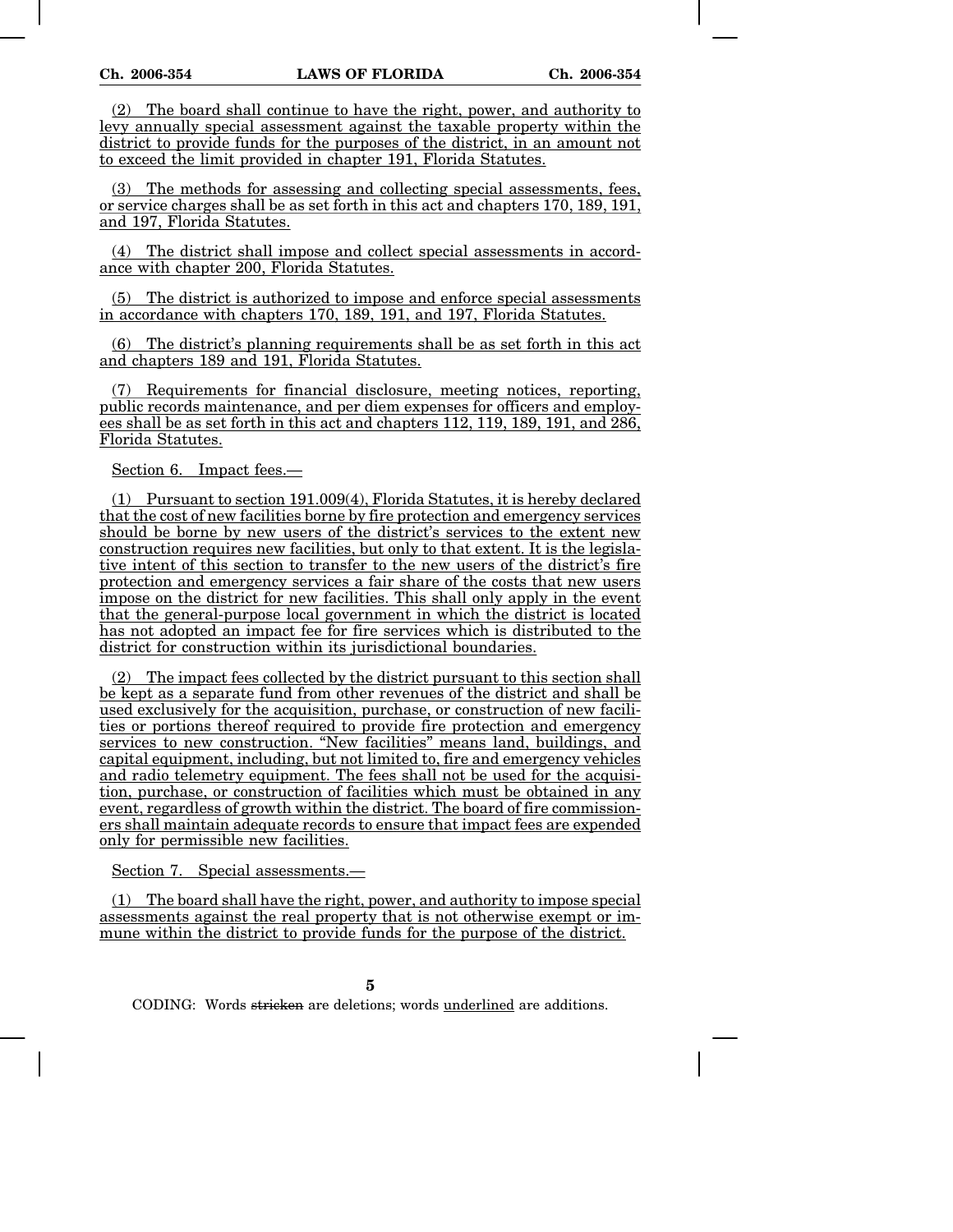$(2)(a)$  For each residential dwelling or mobile home situated on any parcel of land within said district, the charge shall be \$25 annually. It is expressly understood that mobile home parks or multiunit dwellings are not included in this category and shall be included in paragraph (b).

(b) For each mobile home park, apartment building, motel, hotel, condominium, townhouse, or other multifamily residence, the charge shall not exceed:

1. 2 to 4 units or lots, \$25 each annually.

2. 5 to 10 units or lots, \$20 each annually.

3. 11 to 25 units or lots, \$18 each annually.

4. Over 25 units or lots, \$15 each annually.

(c) For each commercial establishment or business, the charge shall not exceed the following rates:

1. Up to 5,000 square feet of floor space: \$50 annually.

2. Over 5,000 square feet of floor space: \$100 annually.

The existence of a commercial establishment or business shall be evidenced by the presence of advertising signs, by tax roll classification, or by custom. Business enterprises wholly contained within a residential unit shall not be included in this category and shall be included under paragraph (a). Multifamily residential units and mobile home parks shall be included under paragraph (b).

(d) No assessment shall be levied for any parcel of agricultural, timber, unimproved residential, or other unimproved property. Adjoining parcels owned by an individual taxpayer will be treated as one parcel for assessment purposes, even though they may be shown as separate items on the county tax roll.

(e) No assessment shall be levied against churches, schools, governmental property, or property owned by other nonprofit charitable organizations.

(f) Any increase in the special assessment must be approved by a majority of the electors within the Argyle Fire District.

(3) It is the legislative intent that this act shall authorize the Walton County Property Appraiser and the Walton County Tax Collector to take all appropriate action to comply with the intent of the purpose of this act.

(4) It is also the legislative intent that the board of commissioners shall be a vehicle to provide funding to accomplish the purpose set out in this act.

Section 8. Property appraiser.—

(1) The Walton County Property Appraiser shall furnish the commissioners a tax roll covering all taxable properties within the district on or before July 1 of each year.

**6**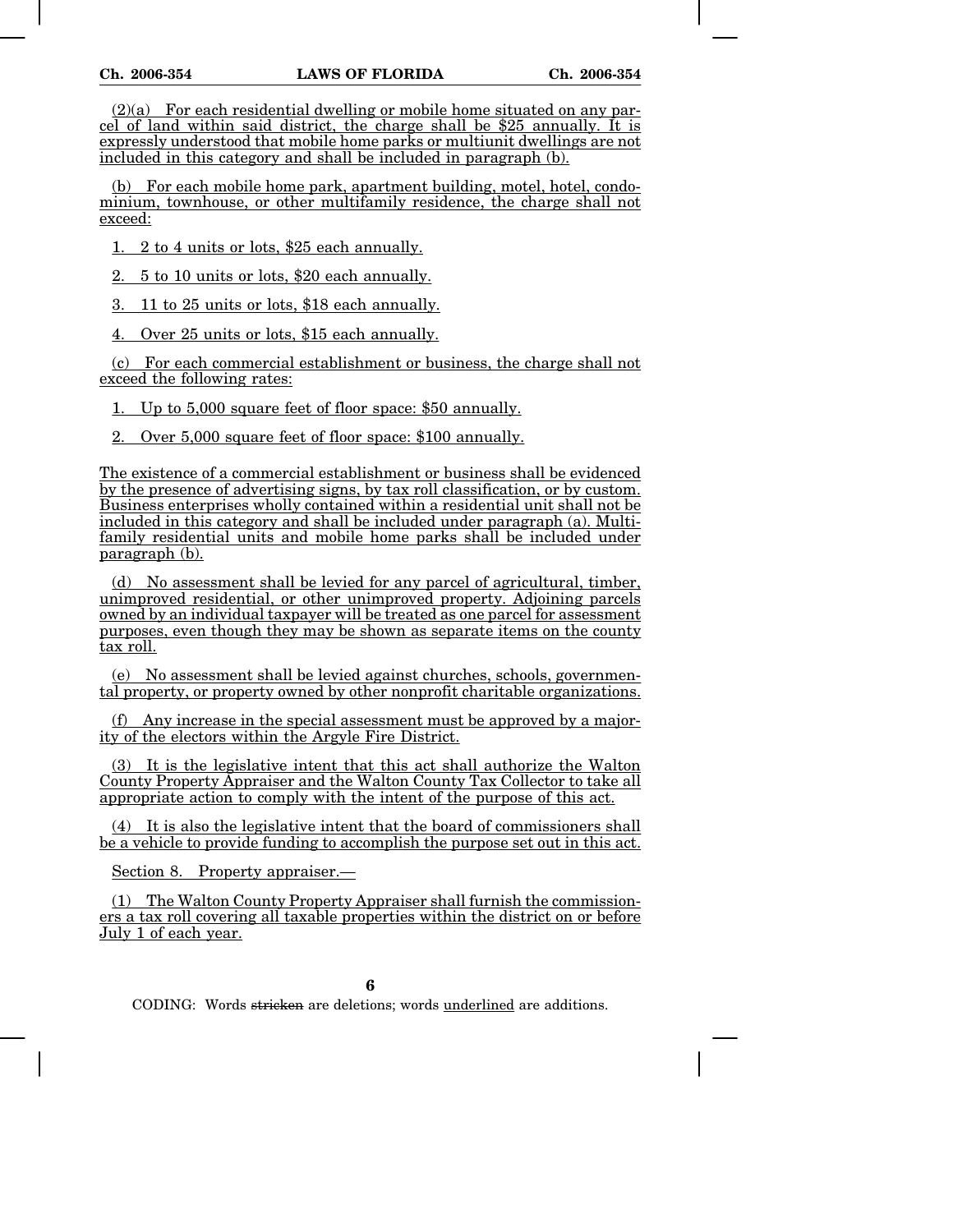(2) The Walton County Property Appraiser shall include in the Walton County tax roll the assessments made by the board, and the same shall be collected in the manner as provided for by this act and paid over by the Walton County Tax Collector to the board.

(3) The Walton County Property Appraiser shall be reimbursed for assessing such special assessments in the manner and amount authorized by general law, and the Walton County Tax Collector shall receive a commission or fee of 1 percent for collection of such special assessments.

Section 9. Special assessment as a lien.—The special assessment levied and assessed by the district shall be a lien upon the property so assessed along with the county taxes assessed against such property until said assessment and taxes have been paid, and if the special assessment levied by the district becomes delinquent, such special assessment shall be considered a part of the county tax subject to the same penalties, charges, fees, and remedies for enforcement and collection of such taxes.

Section 10. Deposit of special assessments; fees; authority to disburse funds.—

(1) The proceeds of the assessments and funds of the district shall be deposited in qualified public depositories in accordance with chapters 191 and 280, Florida Statutes, in the name of the district in a bank authorized to receive deposits of district funds. The bank shall be designated by a resolution of the board.

(2) All warrants for the payment of labor, equipment, and other expenses of the board, and in carrying into effect this act and the purpose thereof, shall be payable by the treasurer of the board on accounts and vouchers approved and authorized by two board members. No funds of the district shall be paid out or disbursed except by check signed by two board members.

Section 11. Authority to borrow money.—

(1) The board of commissioners shall have the power and authority to borrow money or issue other evidences of indebtedness for the purpose of the district in accordance with chapters 189 and 191, Florida Statutes, provided, however, that the total payments in any one year, including principal and interest, on any indebtedness incurred by the district shall not exceed 50 percent of the total estimated annual budgeted revenues of the district.

(2) The board of commissioners, board of directors as a body, or any of the members of either board as individuals shall not be personally or individually liable for the repayment of such loan. Such repayment shall be made out of the special assessment receipts of the district, except as provided in this subsection. The commissioners shall not create any indebtedness or incur obligations for any sum or amount which they are unable to repay out of district funds available to them at that time, except as otherwise provided in this act, provided, however, that the commissioners may make purchases of equipment on an installment basis as necessary if funds are available for the payment of the current year's installment on such equipment plus the

**7**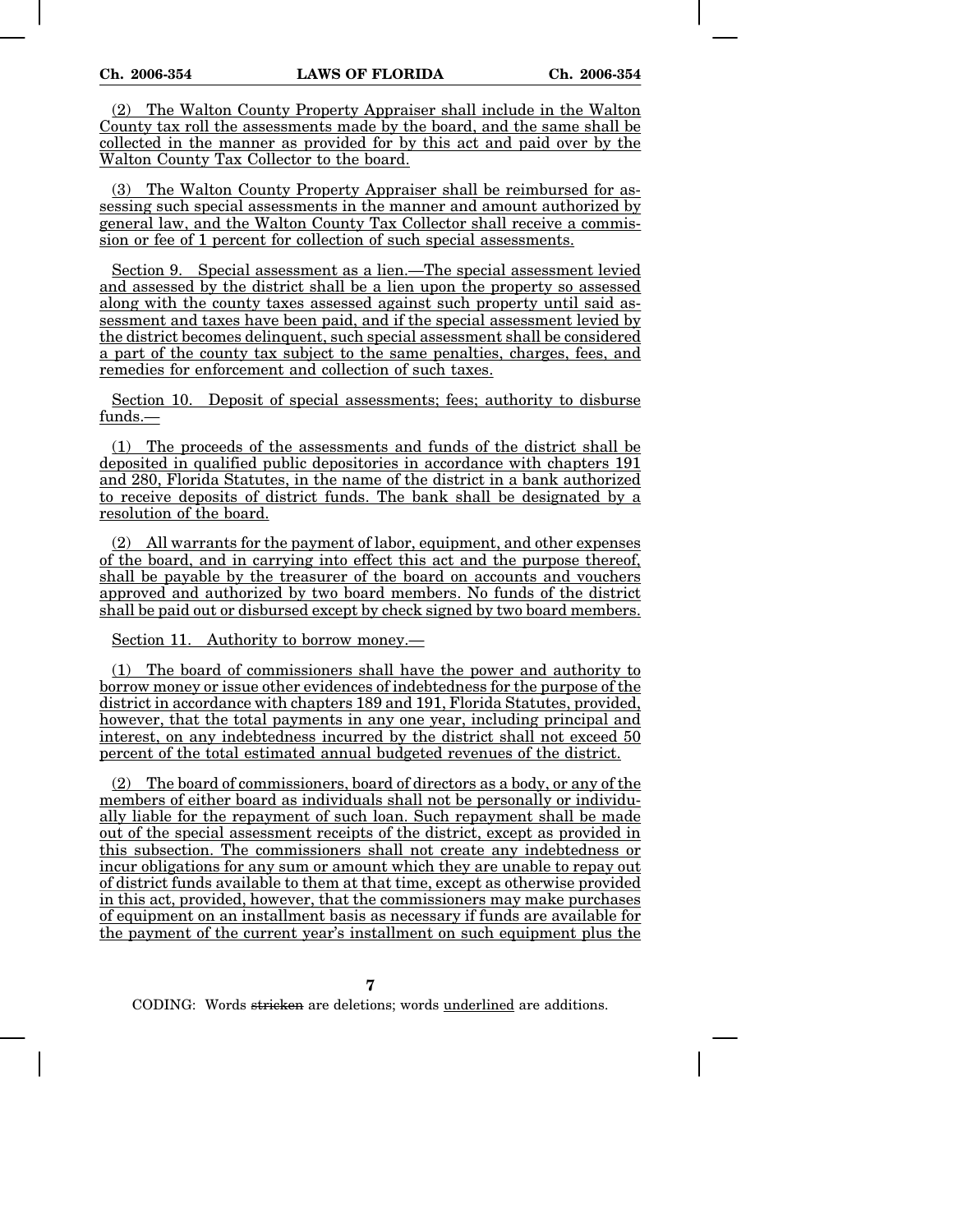amount due in that year of any of the installments and the repayment of any bank loan or other existing indebtedness which may be due that year.

Section 12. Use of district funds.—No funds of the district shall be used for any purposes other than the administration of the affairs and business of the district; the construction, care, maintenance, upkeep, operation, and purchase of firefighting and rescue equipment or fire station; the payment of public utilities; and the payment of salaries of district personnel as the board may from time to time determine to be necessary for the operations and effectiveness of the district.

Section 13. Record of board meetings; authority to adopt rules and regulations; annual reports; budget.—

(1) A record shall be kept of all meetings of the board, and in such meetings concurrence of a majority of the commissioners present shall be necessary to any affirmative action by the board.

(2) The board shall have the authority to adopt and amend rules and regulations for the administration of the affairs of the district under the terms of this act and chapters 189 and 191, Florida Statutes, which shall include, but not be limited to, the authority to adopt the necessary rules and regulations for the administration and supervision of the property and personnel of the district; for the prevention of fires, fire control, fire hydrant placement, and flow testing in accordance with current NFPA rules; and for rescue work within the district. Said commissioners shall have all the lawful power and the authority necessary to carry out the purposes of said fire district; to purchase all necessary real and personal property; to purchase and carry standard insurance policies on all such equipment; to employ such personnel as may be necessary to carry out the purpose of said fire district; to provide adequate insurance for said employees; to purchase and carry appropriate insurance for the protection of all firefighters and personnel as well as all equipment and personal property on loan to the district; to sell surplus real and personal property in the same manner and subject to the same restrictions as provided for such sales by counties; to enter into contracts with qualified service providers, the Argyle Fire District of Walton County, other fire departments, municipalities, and state and federal governmental units for the purpose of obtaining financial aid; and for otherwise carrying out the purposes of the district. The commissioners shall adopt a fiscal year for said fire district, which shall be October 1 to September 30.

(3) Any policies, rules, and regulations promulgated and made by the board shall have the force and effect of law after copies thereof, signed by the secretary and chair or vice chair, shall have been posted in three public places within the district in conspicuous locations and advertised by title once a week for 2 consecutive weeks in a newspaper of general paid circulation in the district.

(4) The board shall, on or before November 1, make an annual report of its actions and accounting of its funds as of September of that year, and shall file said report in the office of the Clerk of the Circuit Court of Walton County, whose duty it shall be to receive and file said report and hold and keep the same as a public record.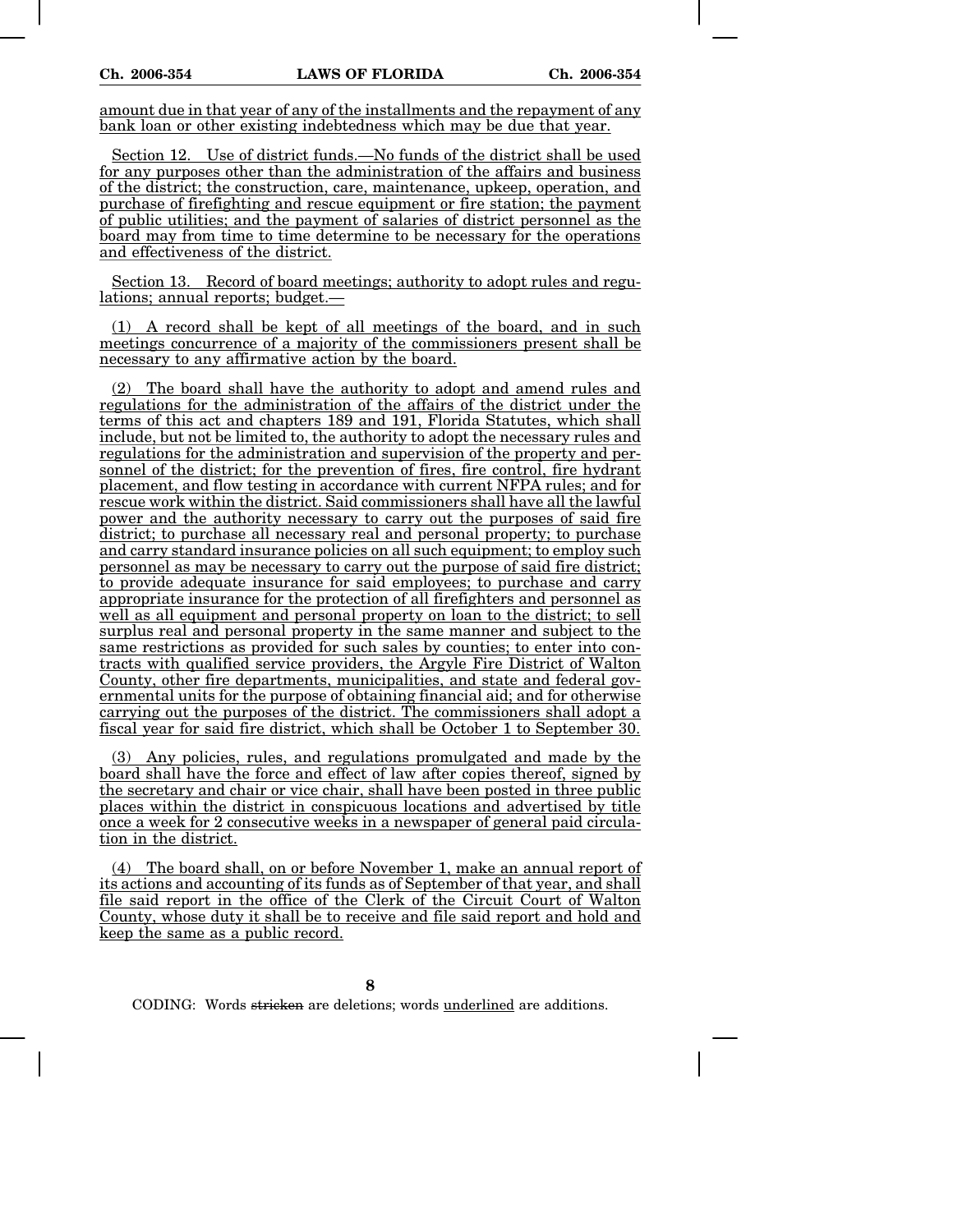(5) For the purposes of carrying into effect this act, the board shall annually prepare, consider, and adopt a district budget pursuant to the applicable requirements of chapters 189 and 191, Florida Statutes. The board shall, at the same time as it makes its annual report, file its estimated budget for the fiscal year beginning October 1, which budget shall show the estimated revenue to be received by the district and the estimated expenditures to be incurred by the district in carrying out its operations.

Section 14. Authority to enact fire prevention ordinances; appoint or employ a fire chief; acquire land; enter contracts; establish salaries; general and special powers; authority to provide emergency medical and rescue services.—

(1) The board of commissioners shall have the right and power to enact fire prevention ordinances in the same manner provided for the adoption of policies and regulations in subsection (2) of section 13, and when the provisions of such fire prevention ordinances are determined by the board to be violated, the office of the state attorney, upon written notice of such violation issued by the board, is authorized to prosecute such person or persons held to be in violation thereof. Any person found guilty of a violation may be punished as provided in chapter 775, Florida Statutes, as a misdemeanor of the second degree. The cost of such prosecution shall be paid out of the district funds, unless otherwise provided by law.

(2) The board shall have the power to appoint or employ a fire chief, who shall be a person experienced in all types of firefighting and fire prevention and who shall work with and cooperate with the Fire Marshal in which the district is situated in the prevention of fires of all types. The district fire chief shall be authorized to enter, at all reasonable hours, any building or premises for the purpose of making any inspection or investigation which the State Fire Marshal is authorized to make pursuant to state law and regulation. The owner, lessee, manager, or operator of any building or premises shall permit the district fire chief to enter and inspect the building or premises at all reasonable hours. The district fire chief shall report any violations of state fire safety laws or regulations to the appropriate officials.

(3) The board shall have the power to acquire, by gift or purchase, lands or rights in lands, and any other property, real and personal, tangible or intangible, necessary, desirable, or convenient for carrying out the purposes of the district, and to pay any and all costs of same out of the funds of the district, provided that prior to the acquisition of the location of a fire station site, an appropriate investigation shall be conducted which shall include, but not be limited to, obtaining the staff recommendation of the Walton County Planning Department.

(4) The board shall have the power to enter into contracts or to otherwise join with the Argyle Fire District of Walton County, or to otherwise join with any other district, city, or town, the United States of America, or any agency or authority thereunder, for the purpose of expanding services, providing effective aid, and accomplishing and carrying out the purposes for which the district was created and for the further purpose of specifically obtaining financial aid, assistance, or subsidy.

**9**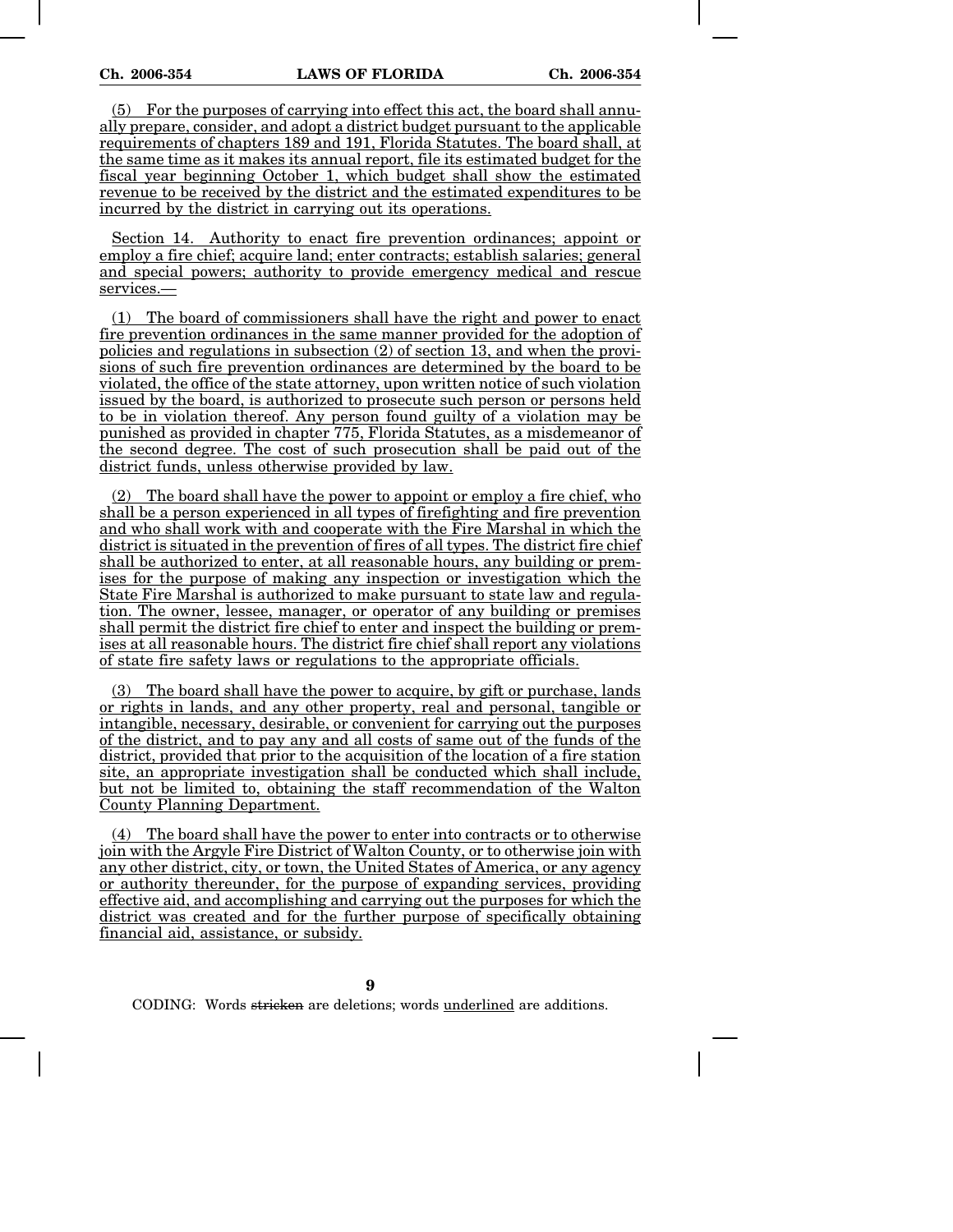(5) The salaries of fire department personnel and any other wages shall be determined by the board.

(6) The district is authorized to establish and maintain emergency medical and rescue response services and acquire and maintain rescue, medical, and other emergency equipment, subject to the provisions of chapter 401, Florida Statutes.

Section 15. Annexations.—If any municipality or other fire control district annexes any land included in the district, such annexation shall follow the procedures set forth in section 171.093, Florida Statutes.

Section 16. Dissolution.—The district shall exist until dissolved in the same manner as it was created. If the Argyle Fire District of Walton County is dissolved or ceases to exist for any reason, or if the board determines that the Argyle Fire District of Walton County is unable to carry out its objectives as stated or the objectives of the district as stated in subsection (2) of section 2, or the district's published policies, the board shall in its discretion make arrangements for other means of providing fire protection and rescue services.

Section 17. District expansion.—

(1) The district boundaries may be extended from time to time as follows:

(a) Land contiguous to the boundaries of the district in unincorporated Walton County may be included in the district when a petition for inclusion signed and sworn to by a majority of the owners of the real property within the tract or tracts to be included in the district has been presented to the board of commissioners and the proposal has been approved by the affirmative vote of no fewer than three members of the board of commissioners at a regular meeting.

(b) The petition must contain the legal description of the property sought to be added to the district and the names and addresses of the owners of the property.

 $(2)$  If a proposal to add an area to the district as defined in subsection  $(1)$ is approved by the affirmative vote of no fewer than three members of the board of commissioners at a regular meeting, the board of commissioners shall thereafter adopt a resolution describing the lands to be included within the district and shall cause such resolution to be duly enrolled in the record of the meeting and a certified copy of the resolution to be recorded in the Office of the Clerk of the Circuit Court of Walton County.

(3) Upon adoption of the resolution by the board, the district shall, pursuant to chapter 191, Florida Statutes, request that its legislative delegation approve said addition and sponsor legislation amending the district boundary. Upon approval by the Legislature, the boundary shall be amended.

Section 18. Construction.—This act shall be construed as remedial and shall be liberally construed to promote the purpose for which it is intended.

**10**